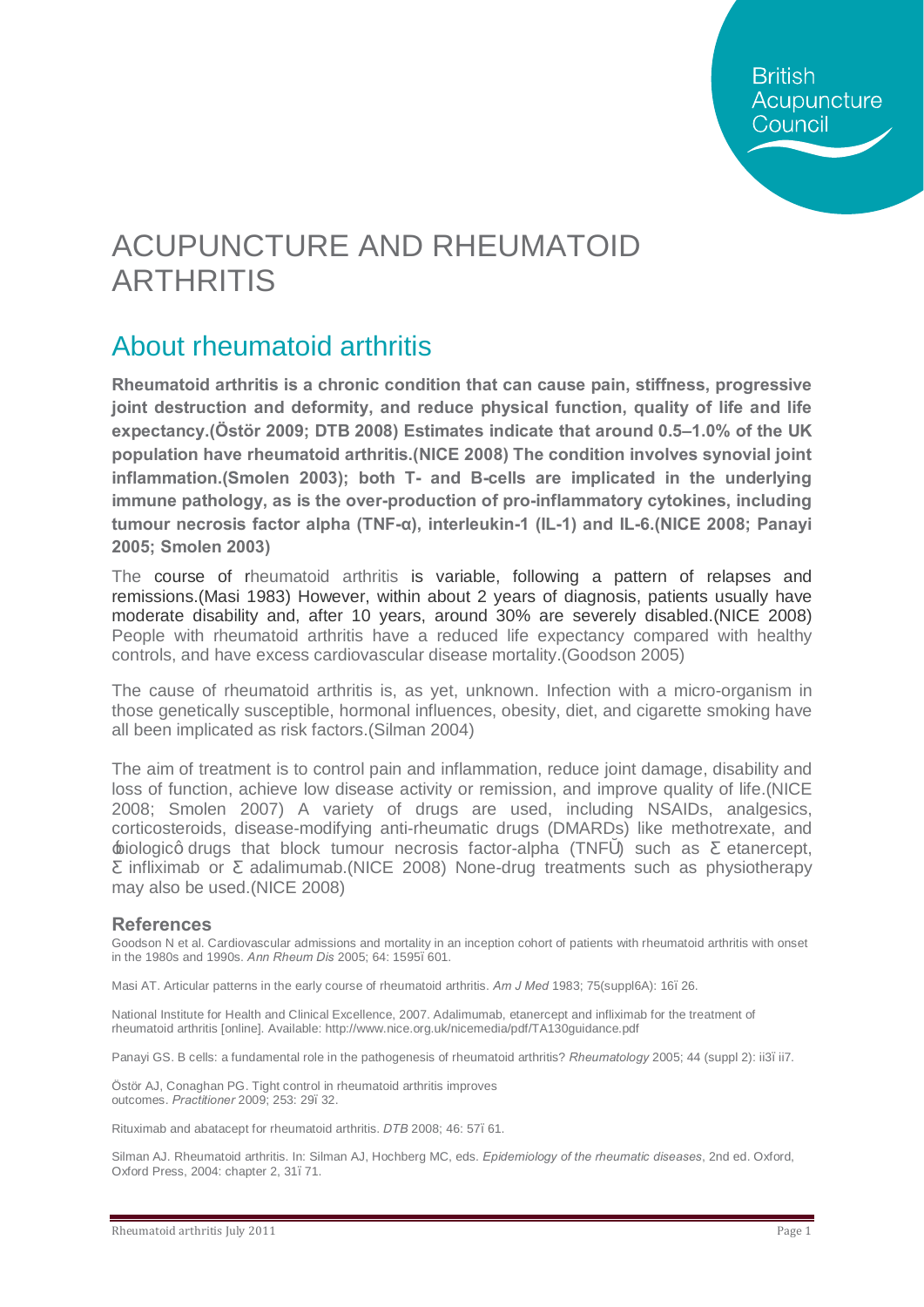Smolen JS, Steiner G. Therapeutic strategies for rheumatoid arthritis. *Nat Rev Drug Discov* 2003; 2: 473–88.

Smolen JS, et al. Consensus statement on the use of rituximab in patients with rheumatoid arthritis. *Ann Rheum Dis* 2007; 66: 143–50.

### How acupuncture can help

Systematic reviews have come up with conflicting conclusions regarding the effects of acupuncture treatment for rheumatoid arthritis. One found that the data suggest favourable effects of moxibustion (alone or combined with conventional drugs) on response rate compared with conventional drug therapy.(Choi 2011) The other two reviews found acupuncture to be as good as or better than drugs, but with no consistent advantage over sham acupuncture controls.(Wang 2008; Lee 2008)

More recent trials have been small and do not present a compelling case for upgrading the reviewsg conclusions. It appears likely that some people may benefit from acupuncture treatment,(Lao 2010) but it is not known what proportion this may be, and to what degree and how acupuncture would compare to other possible interventions. More research is needed.

In general, acupuncture is believed to stimulate the nervous system and cause the release of neurochemical messenger molecules. The resulting biochemical changes influence the body's homeostatic mechanisms, thus promoting physical and emotional well-being. Stimulation of certain acupuncture points has been shown to affect areas of the brain that are known to reduce sensitivity to pain and stress (Hui 2010) It has also be shown to reduce inflammation, by promoting release of vascular and immunomodulatory factors.(Zijlstra 2003; Kavoussi 2007)

Acupuncture treatment may help to relieve pain and improve function in patients with rheumatoid arthritis by:

- · decreasing the proinflammatory cytokines IL-1 and IL-6 and increasing the inhibitory cytokines IL-4 and IL-10 (Ouyang 2010);
- · inducing vasoactive intestinal peptide expression, an anti-inflammatory neuro-peptide (He 2011);
- · inhibiting the function of synovial mast cells (which are substantially involved in the initiation of inflammatory arthritis) (He 2010);
- · upregulating plasma adrenocorticotropic hormone, downregulating serum cortisol levels and synovial nuclear factor-kappa B p 65 immunoactivity, and restoring the hypothalamus-pituitary-adrenal axis (HPAA).(Gao 2010);
- stimulating nerves located in muscles and other tissues, which leads to release of endorphins and other neurohumoral factors, and changes the processing of pain in the brain and spinal cord (Pomeranz 1987; Han 2004; Zhao 2008; Cheng 2009);
- · increasing local microcirculation (Komori 2009), which aids dispersal of swelling.

### About traditional acupuncture

Acupuncture is a tried and tested system of traditional medicine, which has been used in China and other eastern cultures for thousands of years to restore, promote and maintain good health. Its benefits are now widely acknowledged all over the world and in the past decade traditional acupuncture has begun to feature more prominently in mainstream healthcare in the UK. In conjunction with needling, the practitioner may use techniques such as moxibustion, cupping, massage or electro-acupuncture. They may also suggest dietary or lifestyle changes.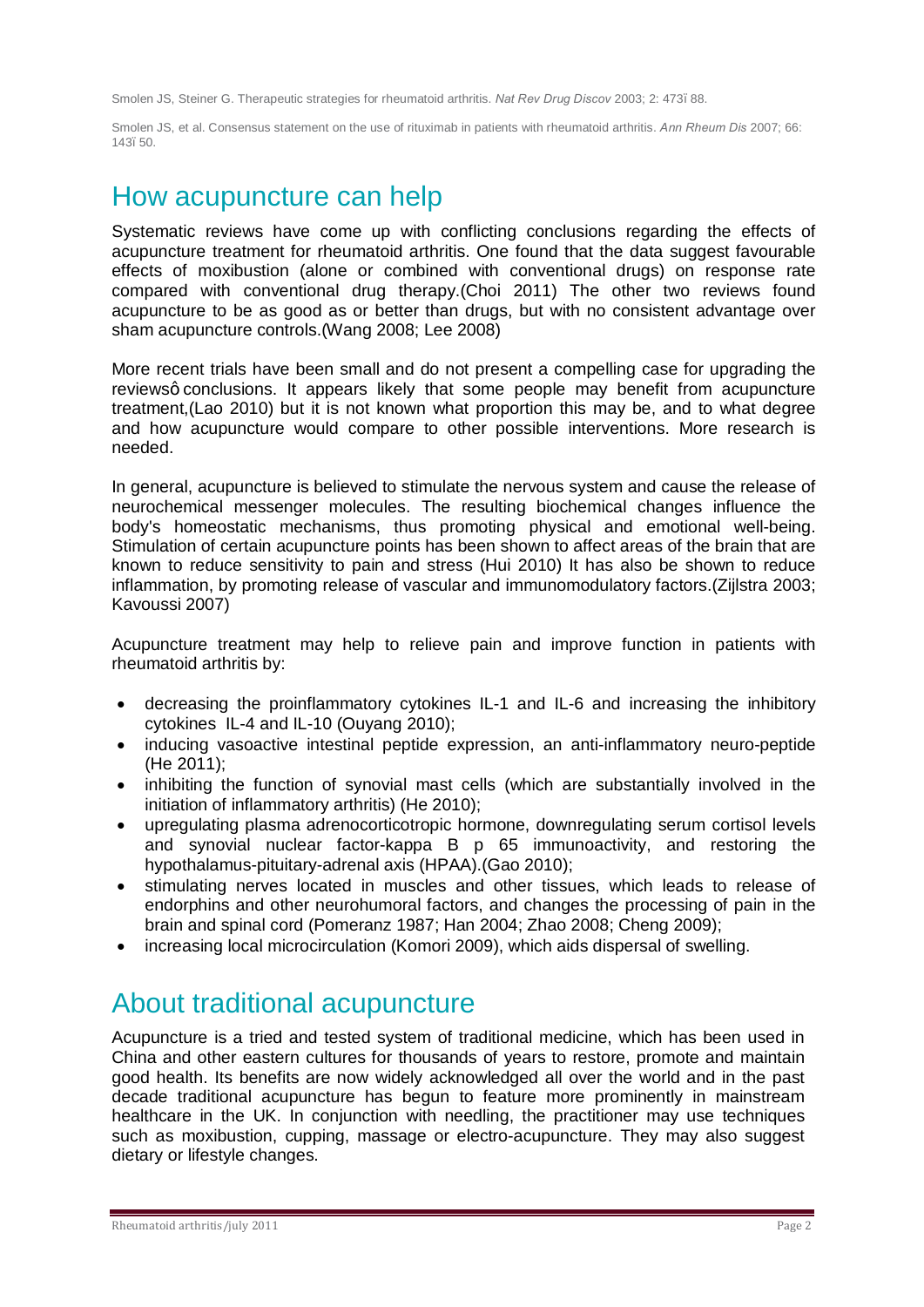Traditional acupuncture takes a holistic approach to health and regards illness as a sign that the body is out of balance. The exact pattern and degree of imbalance is unique to each individual. The traditional acupuncturistos skill lies in identifying the precise nature of the underlying disharmony and selecting the most effective treatment. The choice of acupuncture points will be specific to each patient to needs. Traditional acupuncture can also be used as a preventive measure to strengthen the constitution and promote general well-being.

An increasing weight of evidence from Western scientific research (see overleaf) is demonstrating the effectiveness of acupuncture for treating a wide variety of conditions. From a biomedical viewpoint, acupuncture is believed to stimulate the nervous system, influencing the production of the body to communication substances - hormones and neurotransmitters. The resulting biochemical changes activate the body's self-regulating homeostatic systems, stimulating its natural healing abilities and promoting physical and emotional well-being.

# About the British Acupuncture Council

With over 3000 members, the British Acupuncture Council (BAcC) is the UK<sub>®</sub> largest professional body for traditional acupuncturists. Membership of the BAcC guarantees excellence in training, safe practice and professional conduct. To find a qualified traditional acupuncturist, contact the BAcC on 020 8735 0400 or visit [www.acupuncture.org.uk](http://www.acupuncture.org.uk/)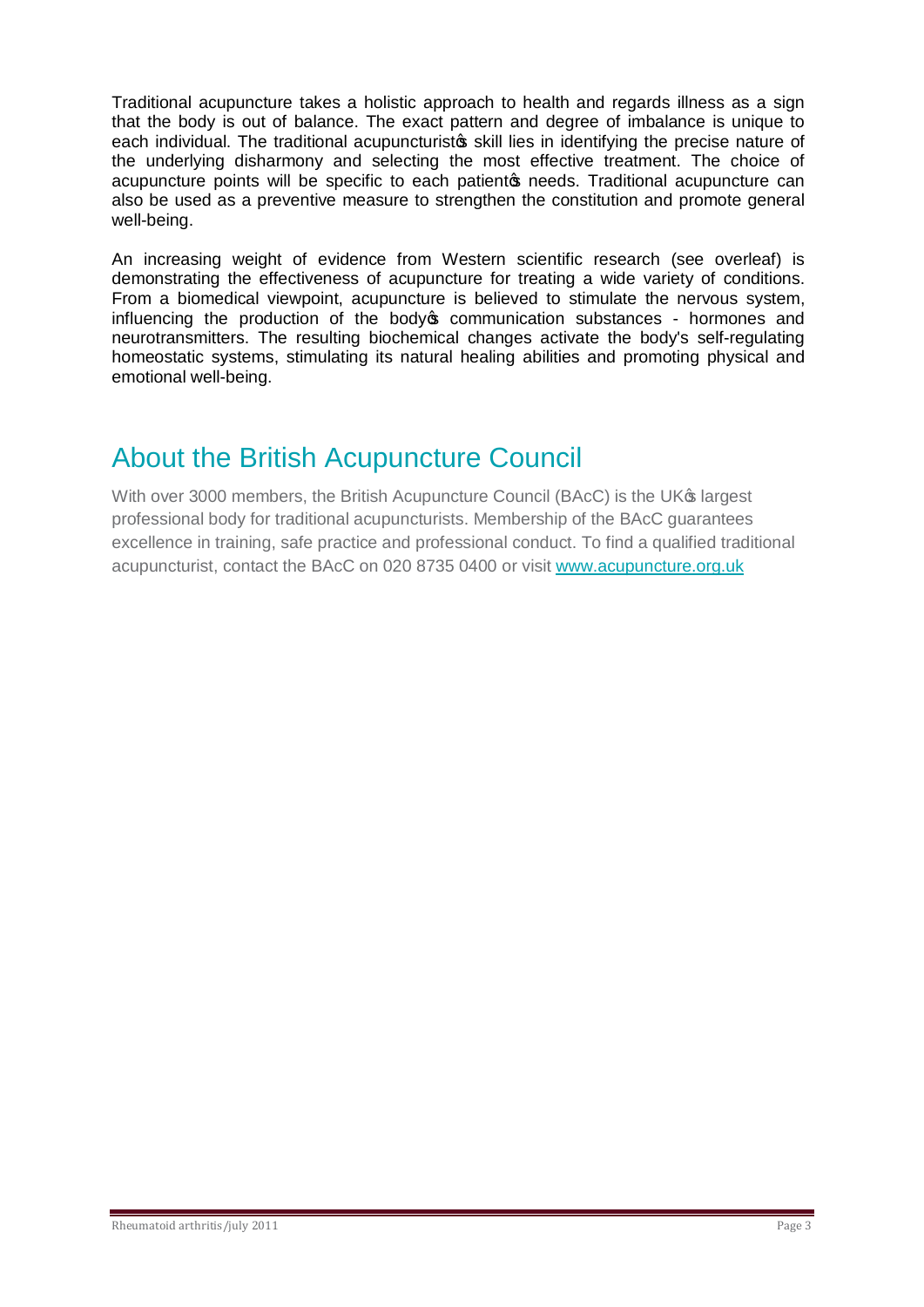# ACUPUNCTURE AND RHEUMATOID **ARTHRITIS**

## The evidence

| <b>Research</b>                                                                                                                                                                                                                                                                          | <b>Conclusion</b>                                                                                                                                                                                                                                                                                                                                                                                                                                                                                                                                                                                                                                                                                                                                                                                                                                                                                                                                                                                                                                                                                                                                                  |
|------------------------------------------------------------------------------------------------------------------------------------------------------------------------------------------------------------------------------------------------------------------------------------------|--------------------------------------------------------------------------------------------------------------------------------------------------------------------------------------------------------------------------------------------------------------------------------------------------------------------------------------------------------------------------------------------------------------------------------------------------------------------------------------------------------------------------------------------------------------------------------------------------------------------------------------------------------------------------------------------------------------------------------------------------------------------------------------------------------------------------------------------------------------------------------------------------------------------------------------------------------------------------------------------------------------------------------------------------------------------------------------------------------------------------------------------------------------------|
| <b>Systematic Reviews</b>                                                                                                                                                                                                                                                                |                                                                                                                                                                                                                                                                                                                                                                                                                                                                                                                                                                                                                                                                                                                                                                                                                                                                                                                                                                                                                                                                                                                                                                    |
| Choi TY et al. Moxibustion for rheumatic<br>conditions: a systematic review and<br>meta-analysis. Clin Rheumatol. 2011<br>Feb 18. [Epub ahead of print]                                                                                                                                  | A systematic review that pooled data from 14 randomised controlled<br>trials testing effectiveness of moxibustion for major rheumatic<br>conditions. Trials were included if moxibustion was used alone (8 trials)<br>or as a part of a combination therapy with conventional drugs (6 trials)<br>for rheumatic conditions. All were of low methodological quality. The<br>data suggested favourable effects of moxibustion alone on response<br>rate compared with conventional drug therapy (p<0.02). The results<br>also suggested favourable effects of moxibustion plus drug therapy on<br>the response rate compared with conventional drug therapy alone<br>(p<0.02). The reviewers concluded that the trials included in this review<br>were of low methodological quality, making it difficult to draw firm<br>conclusions.                                                                                                                                                                                                                                                                                                                               |
| Wang C et al. Acupuncture for pain<br>relief in patients with rheumatoid<br>arthritis: a systematic review. Arthritis<br>Rheum 2008; 59: 1249-56.                                                                                                                                        | A systematic review that assessed the efficacy of acupuncture on pain<br>relief in patients with rheumatoid arthritis (RA). In all, 8 randomised<br>controlled trials, involving a total of 536 patients, were included. The<br>outcome measures were pain, measured by tender joint count (TJC) or<br>a pain scale, morning stiffness, erythrocyte sedimentation rate (ESR),<br>and C-reactive protein (CRP) level. There were 4 placebo-controlled<br>trials and 4 active-controlled trials. Average study duration was 11<br>weeks. Six studies reported a decrease in pain for acupuncture versus<br>controls. In addition, 4 studies reported a significant reduction in<br>morning stiffness, but the difference was nonsignificant versus<br>controls. With regard to inflammatory markers, 5 studies observed a<br>reduction in ESR and 3 observed a CRP level reduction; only 1 study<br>showed a significant difference for both ESR and CRP. The reviewers<br>concluded that there were some favourable results in active-controlled<br>trials, but conflicting evidence in placebo-controlled trials concerning<br>the efficacy of acupuncture for RA. |
| LEE MS ET AL. ACUPUNCTURE FOR<br>RHEUMATOID ARTHRITIS: A SYSTEMATIC<br>REVIEW. RHEUMATOLOGY 2008; 47:<br>1747-53.                                                                                                                                                                        | A systematic review that evaluated the evidence on acupuncture for<br>treating patients with rheumatoid arthritis (RA). It included 8<br>randomised clinical trials of acupuncture, with or without electrical<br>stimulation or moxibustion. Four trials compared the effects of manual<br>or electro-acupuncture with penetrating or non-penetrating sham<br>acupuncture and failed to show specific effects of acupuncture on pain<br>or other outcome measures. One trial compared manual acupuncture<br>with indomethacin and suggested favourable effects with acupuncture<br>in terms of total response rate. Three trials tested acupuncture plus<br>moxibustion versus conventional drugs and failed to show that it was<br>superior to conventional drugs in terms of response rate, pain<br>reduction or joint swelling. The reviewers concluded that penetrating or<br>non-penetrating sham-controlled trials have failed to show specific<br>effects of acupuncture for pain control in patients with RA.                                                                                                                                             |
| <b>Clinical studies</b>                                                                                                                                                                                                                                                                  |                                                                                                                                                                                                                                                                                                                                                                                                                                                                                                                                                                                                                                                                                                                                                                                                                                                                                                                                                                                                                                                                                                                                                                    |
| Lao WN et al. Effects of acupuncture on<br>rheumatoid arthritis. International<br>Journal of Rheumatic Diseases.<br>Conference: 14th Congress of Asia<br>Pacific League of Associations for<br>Rheumatology, APLAR 2010 Hong<br>Kong Hong Kong. Conference<br>Publication 2010; 13: 231. | An uncontrolled pilot study that explored the effects of acupuncture on<br>disease activity, pain scores, functional ability and quality of life in 8<br>patients with RA (6 were positive for rheumatoid factor). No change in<br>disease modifying anti-rheumatic drugs (DMARDs) was allowed 3<br>months before the study. Tender joint count improved by 33.3% to<br>100% in six patients. The visual analogue scale for pain score<br>improved by 12.5% to 87.5% in four patients. Disease activity score<br>using 28-joint counts dropped by 3.4% to 29.1% in 6 patients. Health                                                                                                                                                                                                                                                                                                                                                                                                                                                                                                                                                                              |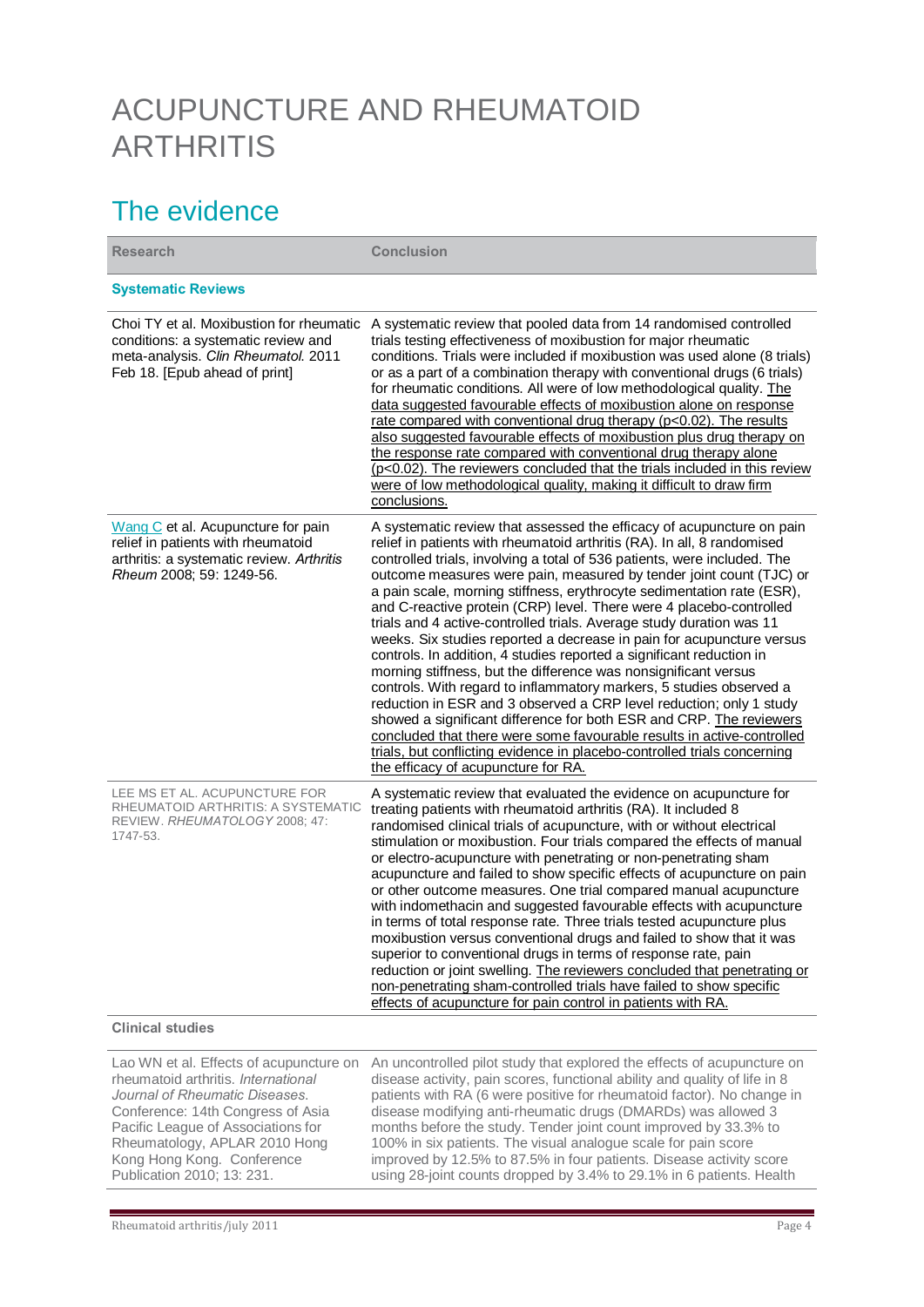|                                                                                                                                                                                                                                                                                       | assessment questionnaire score remained unchanged in five patients<br>and improved by 37% to 60% in two patients. Physical well- being<br>improved by 28.6% to 71.4% and social well-being improved by 4.4%<br>to 75% in half of the patients, emotional well-being improved by 25% to<br>57.2% in three patients, functional well-being improved by 16.7% to<br>35.3% in two patients, fatigue sub-scale improved by 10% to 56.5% in<br>three patients. No patients required adjustment of DMARDs, anti-<br>inflammatory drugs or steroid during the therapy. The researchers<br>concluded that their observations suggest acupuncture may be helpful<br>in alleviating pain, improving disease activity, quality of life and<br>functional ability in some patients with RA.                                                                                                                                                                                                                                                                                                                                                                                                                                                                                                                                                                                                                                                                           |
|---------------------------------------------------------------------------------------------------------------------------------------------------------------------------------------------------------------------------------------------------------------------------------------|----------------------------------------------------------------------------------------------------------------------------------------------------------------------------------------------------------------------------------------------------------------------------------------------------------------------------------------------------------------------------------------------------------------------------------------------------------------------------------------------------------------------------------------------------------------------------------------------------------------------------------------------------------------------------------------------------------------------------------------------------------------------------------------------------------------------------------------------------------------------------------------------------------------------------------------------------------------------------------------------------------------------------------------------------------------------------------------------------------------------------------------------------------------------------------------------------------------------------------------------------------------------------------------------------------------------------------------------------------------------------------------------------------------------------------------------------------|
| Bernateck M et al. Adjuvant auricular<br>electroacupuncture and autogenic<br>training in rheumatoid arthritis: A<br>randomized controlled trial - Auricular<br>acupuncture and autogenic training in<br>rheumatoid arthritis. Forschende<br>Komplementarmedizin 2008; 15: 187-<br>93. | A randomised controlled trial to compare the efficacy of auricular<br>electroacupuncture (EA) with autogenic training (AT) in 44 patients with<br>RA. At the end of the treatment and at 3-month follow-up a clinically<br>meaningful and statistically significant improvement (p<0.05) could be<br>observed in all outcome parameters in both groups. In contrast to the<br>AT group, the onset of these effects in the EA group could already be<br>observed after the 2nd treatment week. In the 4th treatment week the<br>EA group reported significantly less pain than the AT group ( $p=0.040$ ).<br>After the end of treatment (7th week) the EA group assessed their<br>outcome as significantly more improved than the AT group (p=0.035).<br>The erythrocyte sedimentation rate in the EA group was significantly<br>reduced (p=0.010), and the serum concentration of tumour necrosis<br>factor-alpha was significantly increased compared to the AT group<br>(p=0.020). The researchers concluded that the adjuvant use of both EA<br>and AT in the treatment of RA resulted in significant short- and long-<br>term treatment effects. The treatment effects of auricular EA were<br>more pronounced.                                                                                                                                                                                                                                     |
| Zanette S de A et al. A pilot study of<br>acupuncture as adjunctive treatment of<br>rheumatoid arthritis. Clinical<br>Rheumatology 2008; 27: 627-35.                                                                                                                                  | A double-blind randomised controlled pilot study that looked at the<br>efficacy of acupuncture as an adjuvant treatment in the management of<br>40 patients with active rheumatoid arthritis (RA). They were allocated<br>to receive a standard protocol of acupuncture (AC) or superficial<br>acupuncture at non-acupuncture points (control AC) for 9 weeks. The<br>primary outcome was achievement of 20% improvement according to<br>the American College of Rheumatology (ACR) 20 criteria but this<br>showed no significant difference between the groups, either at the end<br>of treatment ( $p=0.479$ ) or after 1 month of follow-up ( $p=0.068$ ). Only<br>the AC group showed significant improvement over baseline for a<br>range of secondary clinical measures. Nevertheless, it was only<br>statistically superior to the control for the patient and physician global<br>assessment of treatment and physician global assessment of disease<br>activity, not for other clinical and laboratory measures The<br>researchers concluded that there was no significant difference in the<br>proportion of patients that reached ACR20 between the AC and control<br>AC groups, but that this negative result could be related to the small<br>sample size, selection of patients, type of acupuncture protocol<br>applied, and difficulties in establishing an innocuous and trustworthy<br>placebo group to studies involving acupuncture. |
| Tam LS et al. Acupuncture in the<br>treatment of rheumatoid arthritis: A<br>double-blind controlled pilot study. BMC<br><b>Complementary and Alternative</b><br>Medicine 2007; 7: 35.<br>Research on mechanisms for                                                                   | A randomised double-blind placebo-controlled pilot study of<br>acupuncture to obtain preliminary data on efficacy and tolerability of 3<br>different forms of acupuncture treatment as an adjunct for the<br>treatment of chronic pain in patients with rheumatoid arthritis (RA). A<br>total of 36 patients were allocated to electroacupuncture (EA),<br>traditional Chinese acupuncture (TCA) or sham acupuncture (Sham).<br>The primary outcome measure was change in the pain score. At week<br>10, the pain score remained unchanged in all 3 groups. However, the<br>number of tender joints was significantly reduced for the EA and TCA<br>groups. Physician's global score was significantly reduced for the EA<br>group and patient's global score was significantly reduced for the TCA<br>group. All the outcomes except patient's global score remained<br>unchanged in the Sham group. The researchers concluded that the<br>pilot study allowed a number of recommendations to be made to<br>facilitate the design of a large-scale trial, which in turn would help to<br>clarify the existing evidence base on acupuncture for RA.                                                                                                                                                                                                                                                                                                      |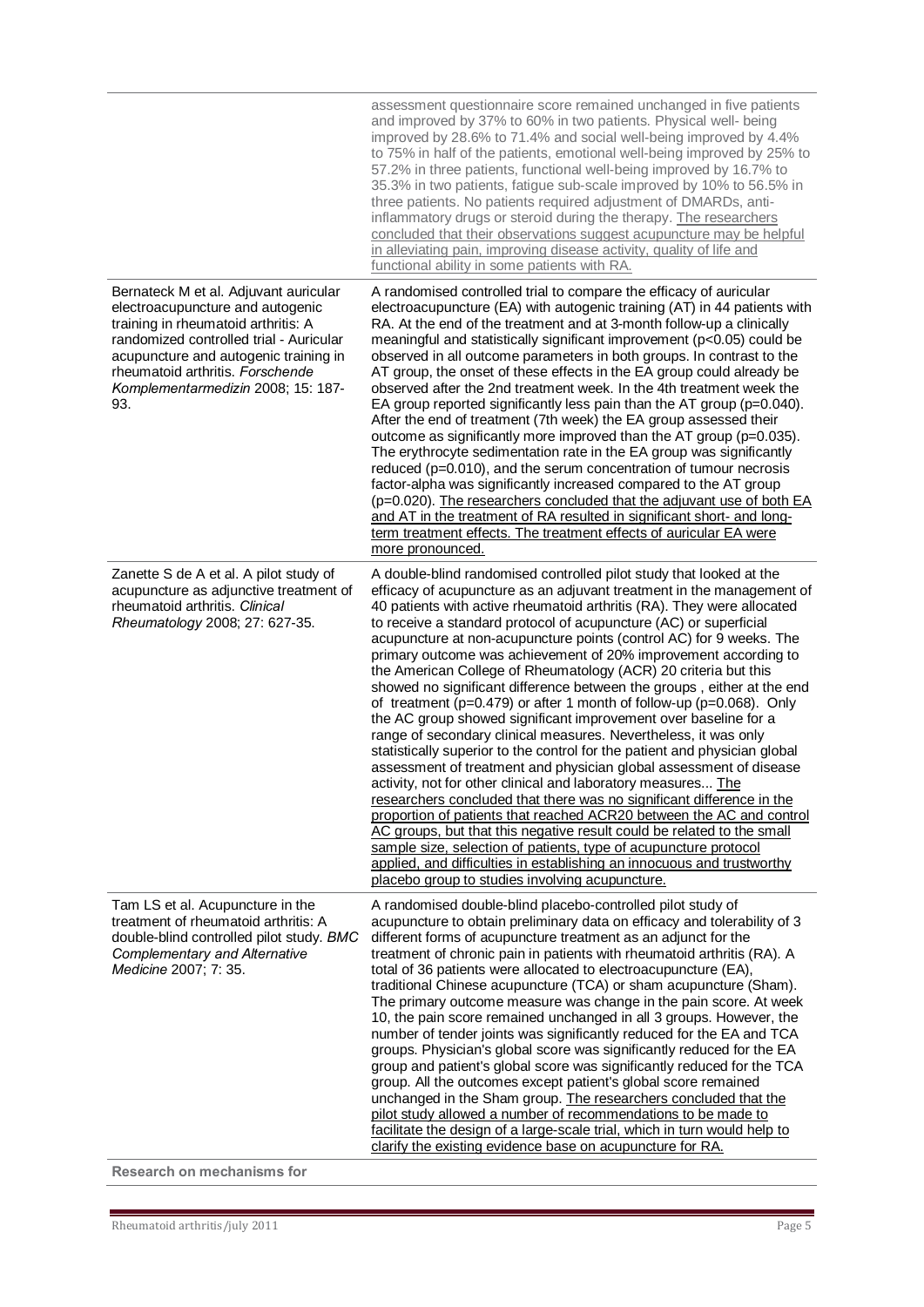| acupuncture                                                                                                                                                                                                                                                          |                                                                                                                                                                                                                                                                                                                                                                                                                                                                                                                                                                                                                                                                                                                                                                                                                                                                                                                                                                                                                                                                                                                                                                           |
|----------------------------------------------------------------------------------------------------------------------------------------------------------------------------------------------------------------------------------------------------------------------|---------------------------------------------------------------------------------------------------------------------------------------------------------------------------------------------------------------------------------------------------------------------------------------------------------------------------------------------------------------------------------------------------------------------------------------------------------------------------------------------------------------------------------------------------------------------------------------------------------------------------------------------------------------------------------------------------------------------------------------------------------------------------------------------------------------------------------------------------------------------------------------------------------------------------------------------------------------------------------------------------------------------------------------------------------------------------------------------------------------------------------------------------------------------------|
| He TF et al. Electroacupuncture inhibits<br>inflammation reaction by upregulating<br>vasoactive intestinal Peptide in rats with<br>adjuvant-induced arthritis. Evid Based<br>Complement Alternat Med 2011; 2011.                                                     | A study in rats that assessed the effects of electroacupuncture with<br>adjuvant-induced arthritis. It was found to markedly decreased paw<br>swelling and the histologic scores of inflammation in the synovial<br>tissue, and reduced body weight loss in an adjuvant-induced arthritis<br>rat model. Electroacupuncture also resulted in an enhanced<br>immunostaining for vasoactive intestinal peptide (VIP), a potent anti-<br>inflammatory neuropeptide, in the synovial tissue. Moreover, the VIP-<br>immunostaining intensity was negatively correlated with the scores of<br>inflammation in the synovial tissue (p=0.0026). The researchers<br>concluded that their findings suggest that electroacupuncture may offer<br>therapeutic benefits for the treatment of rheumatoid arthritis, at least<br>partially through the induction of VIP expression.                                                                                                                                                                                                                                                                                                       |
| Ouyang BS et al. Effects of<br>electroacupuncture and simple<br>acupuncture on changes of IL-1, IL-4,<br>IL-6 and IL-10 in peripheral blood and<br>joint fluid in patients with rheumatoid<br>arthritis. [Article in Chinese] Zhongguo<br>Zhen Jiu 2010; 300: 840-4. | A randomised controlled trial that explored the mechanism of<br>acupuncture and electroacupuncture on rheumatoid arthritis (RA) in 63<br>patients. After 3 courses, changes of interleukins in peripheral blood<br>and joint fluid of patients were observed. Both acupuncture and<br>electroacupuncture had significant effects on interleukin (IL)-1, IL-4, IL-<br>6 and IL-10 in the peripheral blood and joint fluid of patients with RA<br>(p<0.05 and p<0.01, respectively). The researchers concluded that<br>acupuncture and electroacupuncture can decrease the pro-<br>inflammatory cytokines IL-1 and IL-6 and increase anti-inflammatory<br>IL-4 and IL-10.                                                                                                                                                                                                                                                                                                                                                                                                                                                                                                   |
| 198-203.                                                                                                                                                                                                                                                             | Gao J et al. Involvement of the A study to observe the effect of moxibustion on the acupuncture points<br>hypothalamus-pituitary-adrenal axis in BL 23 and ST 36 on synovial nuclear factor (NF)-kappaB p65<br>moxibustion-induced changes of NF- expression, and plasma adrenocorticotropic hormone (ACTH) and<br>kappaB signaling in the synovial tissue serum cortisol (CS) contents in rats with rheumatoid arthritis (RA) with<br>in rheumatic arthritic rats [Article in adrenalectomy (ADX). In comparison with the control group, the<br>Chinese]. Zhen Ci Yan Jiu 2010; 35: degree of swelling in the ratsq paws decreased significantly after<br>moxibustion (p<0.01). Compared with the model group, serum CS<br>contents and synovial NF-kappaB p 65 immunoactivity in reduced with<br>moxibustion (p<0.01, p<0.05). The researchers concluded that<br>moxibustion treatment can reduce inflammation reactions in rats with<br>RA, which is closely associated with its effects in upregulating plasma<br>ACTH, downregulating serum CS level and synovial NF-kappaB p 65<br>immunoactivity,<br>and the intact hypothalamus-pituitary-adrenal axis<br>(HPAA). |
| He TF et al. Effects of acupuncture on<br>the number and degranulation ratio of<br>mast cells and expression of tryptase in<br>synovium of rats with adjuvant arthritis<br>[Article in Chinese]. Zhong Xi Yi Jie He<br>Xue Bao 2010; 8: 670-7.                       | A study that observed the effects of acupuncture on synovial<br>pathology, synovial mast cell degranulation and tryptase expression<br>and investigated the relationship between the functions of mast cells<br>and effects of acupuncture on early adjuvant arthritis in rats. Compared<br>with untreated rats, the body weight in the acupuncture group<br>increased ( $p<0.05$ ), while the paw volume decreased ( $p<0.01$ ).<br>Acupuncture inhibited inflammatory cell infiltration, synovial cell<br>hyperplasia, and synovial fibroplasia compared with no treatment<br>Also it diminished the numbers of total and degranulated<br>(p<0.05).<br>mast cells and the expression of tryptase in the synovium ( $p<0.01$ ).<br>The number of mast cells and degranulation ratio of mast cells were<br>positively correlated with the pathological scores. The researchers<br>concluded that acupuncture can improve pathological conditions of<br>inflammatory synovium in rats with early adjuvant arthritis by inhibiting<br>the function of synovial mast cells.                                                                                                  |
| Hui KK et al. Acupuncture, the limbic<br>system, and the anticorrelated networks<br>of the brain. Auton Neurosci 2010; 157:<br>81-90.                                                                                                                                | A paper that discusses research showing that acupuncture mobilises<br>the functionally anti-correlated networks of the brain to mediate its<br>actions, and that the effect is dependent on the psychophysical<br>response. The research used functional magnetic resonance imaging<br>studies of healthy subjects to show that acupuncture stimulation<br>evokes deactivation of a limbic-paralimbic-neocortical network, which<br>encompasses the limbic system, as well as activation of<br>somatosensory brain regions. It has also been shown that the effect of<br>acupuncture on the brain is integrated at multiple levels, down to the<br>brainstem and cerebellum.                                                                                                                                                                                                                                                                                                                                                                                                                                                                                              |
| Cheng KJ. Neuroanatomical basis of                                                                                                                                                                                                                                   | A review that looked at acupuncture treatment for some common                                                                                                                                                                                                                                                                                                                                                                                                                                                                                                                                                                                                                                                                                                                                                                                                                                                                                                                                                                                                                                                                                                             |